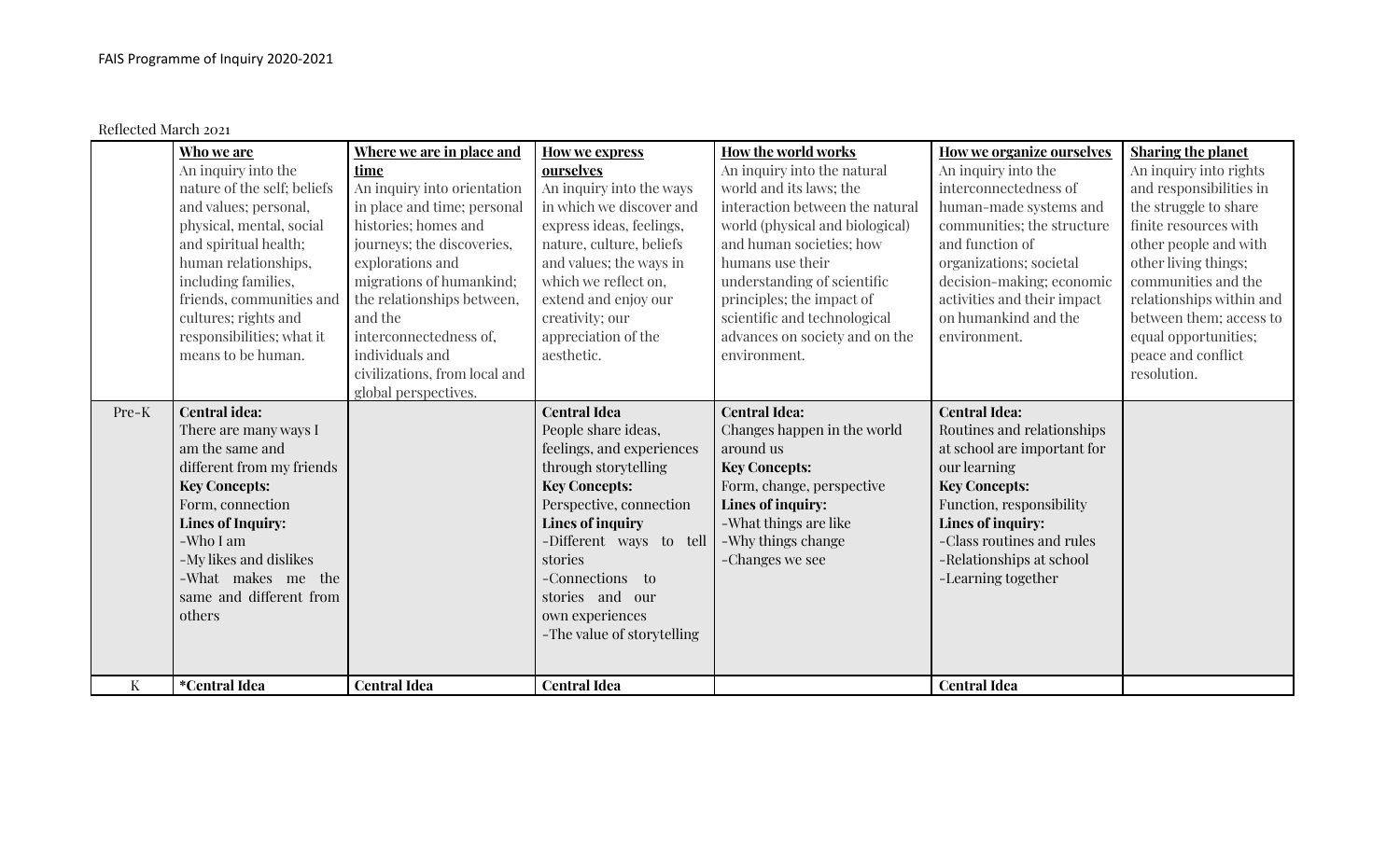|         | Families around the<br>world reflect uniqueness<br>and diversity<br><b>Key Concepts:</b><br>Form, perspective,<br>Lines of inquiry<br>- Who is in a family<br>- How families are the<br>same and different<br>- Roles of family<br>members               | There are many diverse<br>features on earth that give<br>a place its identity<br><b>Key Concepts:</b><br>Form, function, change<br>Lines of inquiry<br>- Properties of landforms<br>and bodies of water<br>- How earth's features<br>differ around the world<br>- Various habitats around<br>the world                                                                        | Images inform and<br>entertain viewers<br><b>Key Concepts:</b><br>Form, perspective,<br><b>Lines of Inquiry</b><br>- Ways images make us<br>feel<br>- Ways illustrations tell<br>stories<br>- Ways illustrations are<br>created                                                                           |                                                                                                                                                                                                                                                                                                                                                        | School provides a place for<br>children to learn and play<br>together<br><b>Key Concepts:</b><br>Form, function,<br>responsibility<br>Lines of inquiry<br>-What is my school like?<br>- What do we learn and play<br>at school?<br>- Customs and routines of<br>schools around the world                                                          |                                                                                                                                                                                                                                                                                                                                           |
|---------|----------------------------------------------------------------------------------------------------------------------------------------------------------------------------------------------------------------------------------------------------------|-------------------------------------------------------------------------------------------------------------------------------------------------------------------------------------------------------------------------------------------------------------------------------------------------------------------------------------------------------------------------------|-----------------------------------------------------------------------------------------------------------------------------------------------------------------------------------------------------------------------------------------------------------------------------------------------------------|--------------------------------------------------------------------------------------------------------------------------------------------------------------------------------------------------------------------------------------------------------------------------------------------------------------------------------------------------------|---------------------------------------------------------------------------------------------------------------------------------------------------------------------------------------------------------------------------------------------------------------------------------------------------------------------------------------------------|-------------------------------------------------------------------------------------------------------------------------------------------------------------------------------------------------------------------------------------------------------------------------------------------------------------------------------------------|
| Grade 1 | <b>Central Idea</b><br>People build<br>relationships that impact<br>lives<br><b>Key Concepts</b><br>Form, connection,<br>responsibility<br><b>Lines of inquiry</b><br>-Types of relationships<br>-My relationships<br>-How relationships affect<br>lives | <b>Central idea</b><br>Different representations<br>of a place helps us to<br>understand what that place<br>is like<br><b>Key Concepts</b><br>Form, function, perspective<br><b>Lines of inquiry</b><br>- Different ways places are<br>represented<br>- What different<br>representations reveal<br>about places<br>- How we use<br>representations of places in<br>our lives | <b>Central Idea</b><br>Cultures express<br>themselves in many ways<br><b>Key concepts</b><br>Function, causation<br><b>Lines of inquiry</b><br>- My family culture and<br>customs<br>- How cultural norms<br>differ throughout the<br>world<br>- Ways cultures express<br>themselves through<br>language. | <b>Central idea</b><br>The properties of materials<br>determine how they can be used<br><b>Key Concepts:</b><br>Form, change, causation<br>Lines of inquiry<br>- Different materials and their<br>origins<br>- The properties of materials<br>- How the properties of<br>materials can change<br>- How materials are used based<br>on their properties | <b>Central idea</b><br>People create systems of<br>measurement to meet their<br>needs in daily life<br><b>Key Concepts:</b><br>Form, function, connection<br>Lines of inquiry<br>- The systems of time,<br>money, length, mass,<br>temperature and capacity<br>- The tools we use to<br>measure<br>- How we use measurement<br>in our daily lives | <b>Central</b> idea<br>Different strategies can<br>be used to resolve<br>conflict and maintain<br>peace<br><b>Key Concepts</b><br>Function, causation,<br>responsibility<br>Lines of inquiry<br>- Causes of conflict<br>- Strategies to maintain<br>peace<br>- Strategies to resolve<br>conflict<br>- How peace and conflict<br>affect us |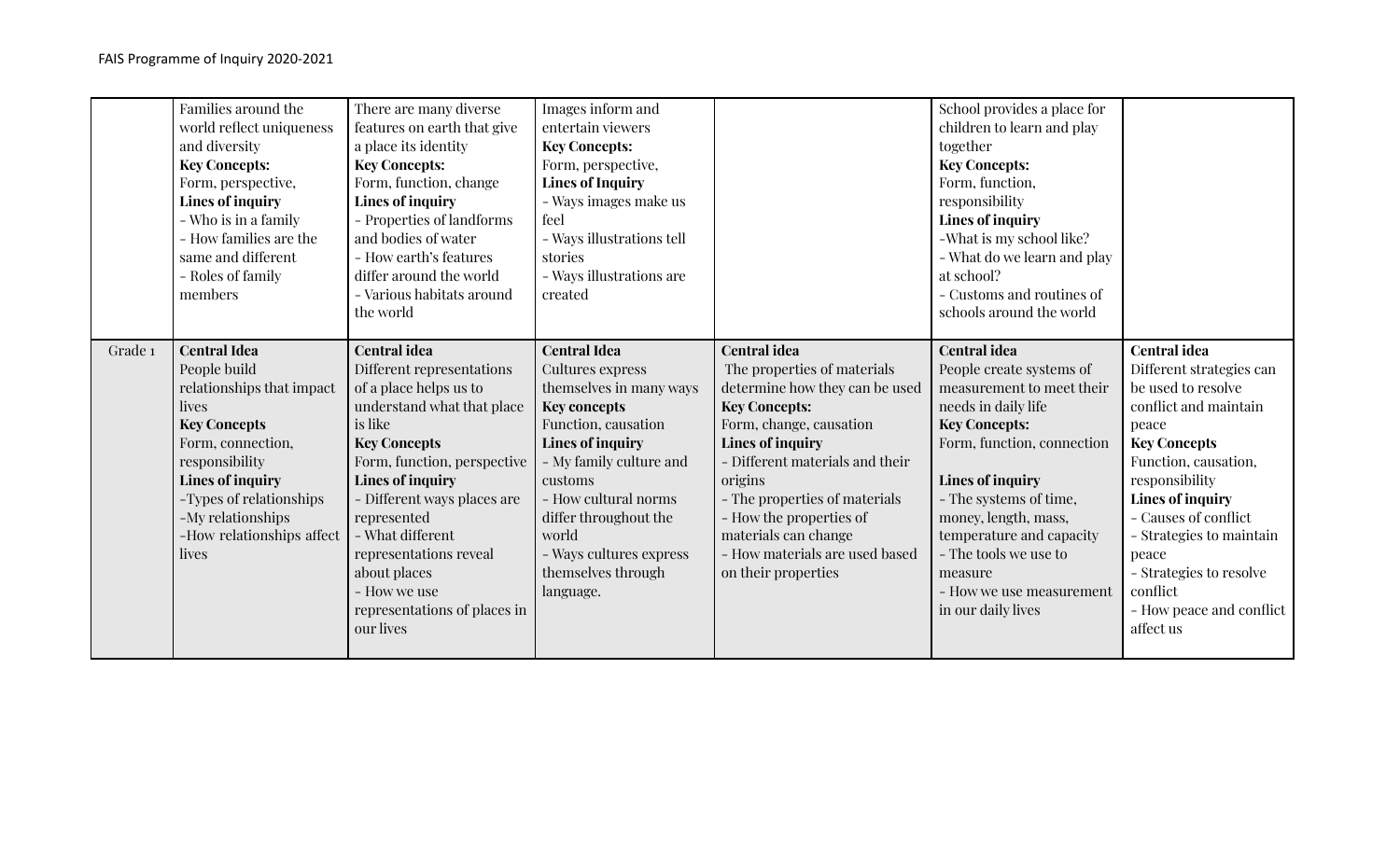| Grade 2 | <b>Central idea</b>      | <b>Central idea</b>         | <b>Central idea</b>         | <b>Central idea</b>               | <b>Central idea</b>         | <b>Central idea</b>      |
|---------|--------------------------|-----------------------------|-----------------------------|-----------------------------------|-----------------------------|--------------------------|
|         | Lifestyle choices        | Different kinds of evidence | The way we understand       | People use their understanding    | Communities provide         | The way we manage        |
|         | influence how well our   | allow us to understand a    | literature is shaped by the | of the behavior of light in their | interconnected economic     | resources has an impact  |
|         | body systems function    | person's unique personal    | perspective from which      | daily life                        | services designed to meet   | on our environment       |
|         | <b>Key Concepts</b>      | history.                    | they are told.              | <b>Key Concepts</b>               | people's needs.             | <b>Key Concepts</b>      |
|         | Form, connection,        | <b>Key concepts</b>         | <b>Key Concepts</b>         | Form, connection, responsibility  | <b>Key Concepts</b>         | Function                 |
|         | responsibility           | Causation, change,          | Form, perspective,          | Lines of inquiry                  | Function                    | Causation                |
|         | Lines of inquiry         | perspective                 | <b>Lines of inquiry</b>     | - Sources of light                | Causation                   | Responsibility           |
|         | - Choices that impact    | Lines of inquiry            | - The elements of a story   | - The way light behaves           | Responsibility              | Lines of inquiry         |
|         | healthy bodies           | - Ways to remember the      | - Ways a story can be told  | - The way light is used           | Lines of inquiry            | - What a resource is     |
|         | - The systems in our     | past                        | and interpreted.            | - How light affects our lives     | - Services provided by      | - How we manage          |
|         | body                     | - Important people and      | - How a storyteller's       |                                   | communities                 | resources                |
|         | - How the parts of a     | events in one's life        | perspective might change    |                                   | - Our role in the economy   | - The consequences of    |
|         | system work together     | - Important historical      | our understanding of the    |                                   |                             | how we use resources     |
|         |                          | figures and events that     | story                       |                                   |                             | - Ways to conserve       |
|         |                          | shaped their lives          |                             |                                   |                             | resources                |
|         |                          |                             |                             |                                   |                             |                          |
| Grade 3 | <b>Central idea</b>      | <b>Central idea</b>         | <b>Central idea</b>         | <b>Central idea</b>               | <b>Central idea</b>         | <b>Central idea</b>      |
|         | The daily life of early  | People migrate for          | Through the performing      | Different types of forces affect  | Communities reflect and     | Working together people  |
|         | humans impact how        | different reasons with      | arts people use creative    | the motion and position of an     | change to meet the needs of | can overcome obstacles   |
|         | friends and family form  | wide-ranging effects        | ways to share               | object or a person                | its members                 | to achieve global health |
|         | societies and understand | <b>Key Concepts</b>         | experiences.                | <b>Key Concepts</b>               | <b>Key Concepts</b>         | issues                   |
|         | what it means to be      | Causation, Connection       | <b>Key Concepts</b>         | Causation, change                 | Function, responsibility,   | <b>Key Concepts</b>      |
|         | human.                   | Lines of inquiry            | Form, perspective           | Lines of inquiry                  | change                      | Responsibility,          |
|         | <b>Key Concepts</b>      | - Why people migrate from   | <b>Lines of inquiry</b>     | - Different types of forces and   | Lines of inquiry            | causation,               |
|         | Change, Connection,      | one place to another        | - Forms of                  | where they are found              | - Types of communities      | Lines of inquiry         |
|         | Function                 | - The emotional impact of   | communication               | - How we use and overcome         | - Function communities      | -human rights            |
|         | <b>Lines of inquiry</b>  | people migrating            | - Factors that influence    | forces                            | and its members             | challenges               |
|         | -Early humans and their  | - The effects of emigration | effective communication     | - How forces affect motion and    | - How communities change    | -ways global             |
|         | impact on society        | and immigration             | - Adapting                  | position                          | to meet the needs of its    | communities help each    |
|         | -Friends and family      |                             | communication to suit       | - How we can optimize the         | members                     | other                    |
|         | participation in society |                             | different audiences         | effect of forces in our lives     |                             |                          |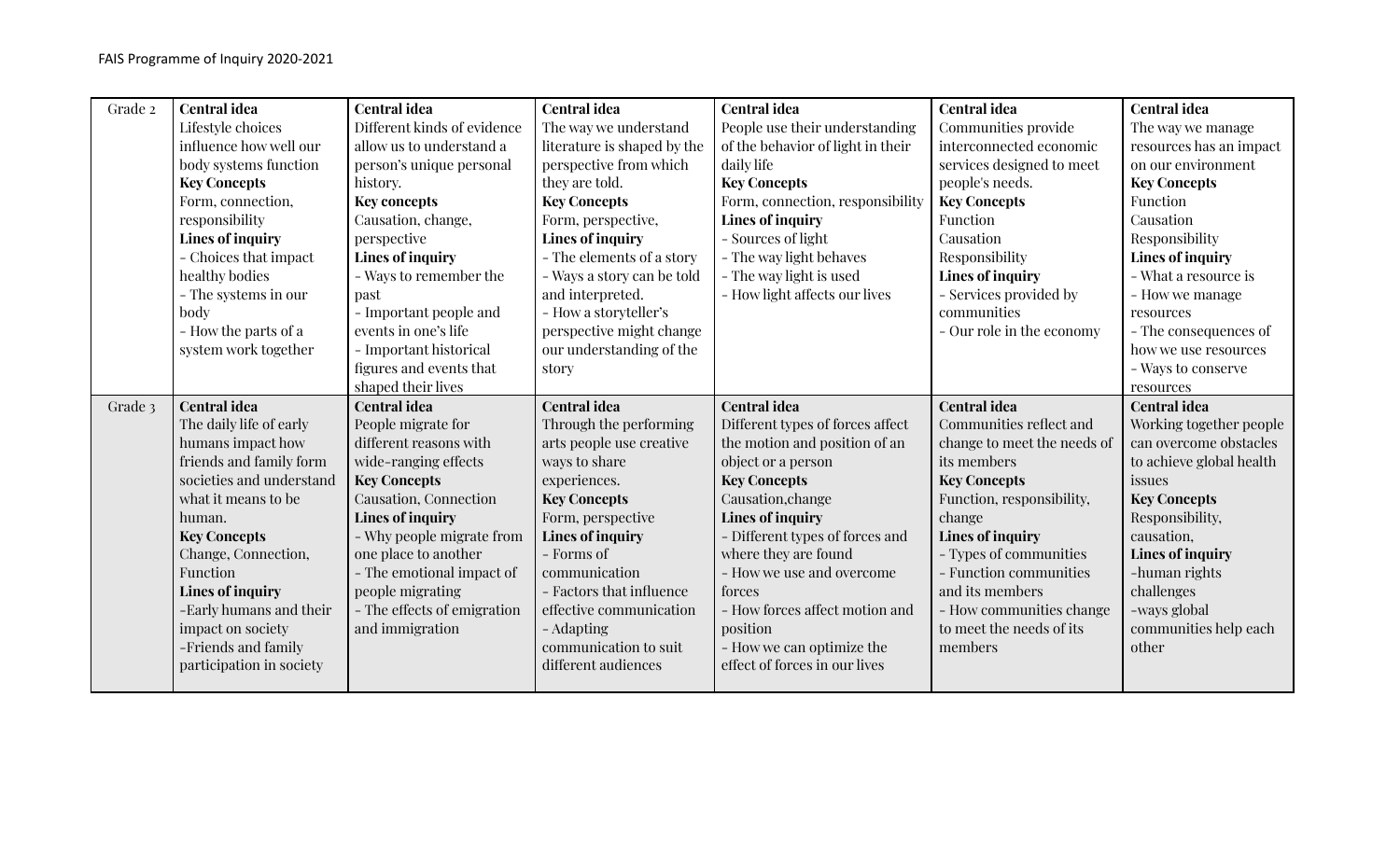| Grade 4 | <b>Central idea</b><br>Our beliefs and values<br>influence the way we<br>interact with other<br>people<br><b>Key Concepts</b><br>causation, perspective,<br>connection<br><b>Lines of inquiry</b><br>- Our own beliefs and<br>values<br>- Others' beliefs and<br>values<br>- The connections<br>between people's beliefs<br>and values<br>- How beliefs and values<br>affect the way we interact<br>with others | <b>Central idea</b><br>People build upon and are<br>influenced by the<br>developments of the past<br><b>Key Concepts</b><br>Change, connection,<br>function<br><b>Lines of inquiry</b><br>- Key developments of the<br>past<br>- Influences of past<br>developments on people<br>- Evidence of the past<br>today | <b>Central idea</b><br>Our imagination allows us<br>to express ourselves<br>creatively<br><b>Key Concepts</b><br>Form, function,<br>perspective<br><b>Lines of inquiry</b><br>- Various forms of<br>expression<br>- Sources of inspiration<br>- How we and others<br>express ourselves<br>creatively<br>- Different ways we can<br>use our imagination | <b>Central idea</b><br>People and the environment are<br>affected by natural phenomena<br>in many ways<br><b>Key Concepts</b><br>Causation, change, connection<br>Lines of inquiry<br>- Types of natural phenomena<br>- Causes of natural phenomena<br>- Ways to gather data about<br>natural phenomena<br>- The impact of natural<br>phenomena on people and the<br>environment | <b>Central idea</b><br>The style and structure of<br>leadership affects the way<br>decisions are made<br><b>Key Concepts</b><br>Function, perspective,<br>causation<br>Lines of inquiry<br>- How decisions are made<br>- What a leader is<br>- Different structures and<br>styles of leadership | <b>Central idea</b><br>People obtain and access<br>water in various ways<br><b>Key Concepts</b><br>Function, change,<br>responsibility<br>Lines of inquiry<br>- Ways places obtain<br>water<br>- Ways places treat<br>water<br>- How access to water<br>has changed over time |
|---------|-----------------------------------------------------------------------------------------------------------------------------------------------------------------------------------------------------------------------------------------------------------------------------------------------------------------------------------------------------------------------------------------------------------------|------------------------------------------------------------------------------------------------------------------------------------------------------------------------------------------------------------------------------------------------------------------------------------------------------------------|--------------------------------------------------------------------------------------------------------------------------------------------------------------------------------------------------------------------------------------------------------------------------------------------------------------------------------------------------------|----------------------------------------------------------------------------------------------------------------------------------------------------------------------------------------------------------------------------------------------------------------------------------------------------------------------------------------------------------------------------------|-------------------------------------------------------------------------------------------------------------------------------------------------------------------------------------------------------------------------------------------------------------------------------------------------|-------------------------------------------------------------------------------------------------------------------------------------------------------------------------------------------------------------------------------------------------------------------------------|
| Grade 5 | <b>Central idea</b><br>We all experience and<br>react to change as we<br>grow up<br><b>Key Concepts</b><br>Change, connection,<br>responsibility<br>Lines of inquiry<br>- How our bodies are<br>changing                                                                                                                                                                                                        | <b>Central idea</b><br><b>Exploration can lead to</b><br>discovery and can develop<br>new understandings<br><b>Key Concepts</b><br>Causation, perspective,<br>change<br><b>Lines of inquiry</b><br>- Why people explore                                                                                          | <b>Central idea</b><br>Artists can be inspired to<br>take action in response to<br>an issue<br><b>Key Concepts</b><br>Form, perspective, change<br><b>Lines of inquiry</b><br>- What the Arts are<br>- How artists are inspired                                                                                                                        | <b>Central idea</b><br>The transformation of energy<br>and its use impact the world<br><b>Key Concepts</b><br>Function, change, form<br><b>Lines of inquiry</b><br>- Forms of energy<br>- How we use energy<br>- Transformation of energy<br>- The impact of energy                                                                                                              | <b>Central Idea</b><br>People created different<br>forms of government to<br>meet the needs of society<br><b>Key Concept</b><br>Form, function, change<br><b>Lines of Inquiry</b><br>- Different forms of<br>government                                                                         | <b>Central idea-Exhibition</b><br>People make choices<br>that help or harm the<br>natural world<br><b>Key Concepts</b><br>Causation, function,<br>responsibility<br><b>Lines of inquiry</b><br>- How humans and the<br>natural world connect                                  |